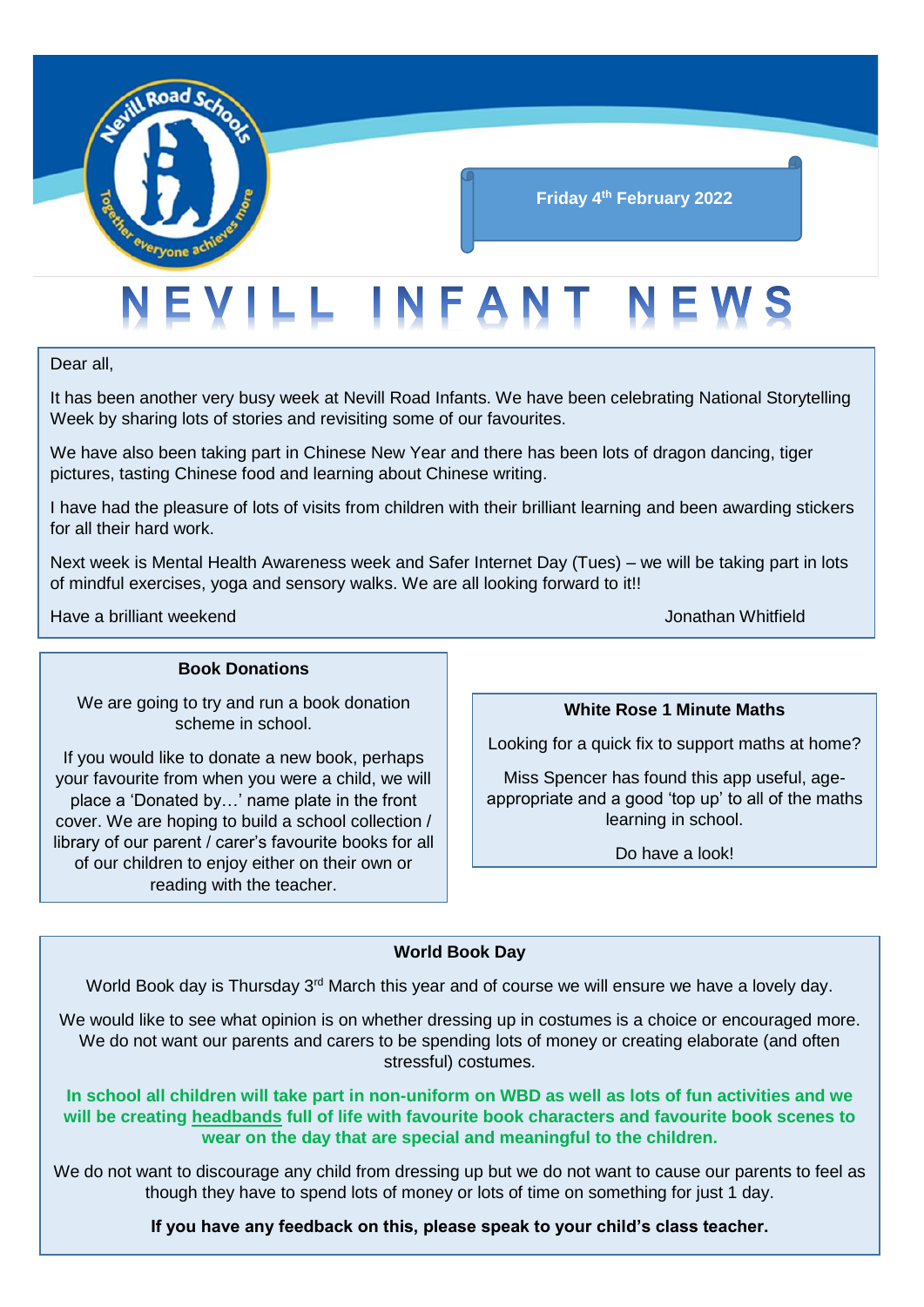

#### **Bound for Beijing**

Congratulations to Bluebell class who have reached the summit of Mount Spirit in the Bound for Beijing challenge. The other classes are doing a fantastic job – keep up the good work! A big thank you to everyone who has logged their activity at home. The children have loved coming into school and telling us all about the activities they have been doing outside of school. They have been keen for us to log our activity throughout the day to watch their team climb the mountain! We will be finishing the challenge on Friday 11th February, so if you would still like to log your child's activity at home to help their team reach the summit of Mount Spirit, follow the link below, then click on 'Families' – 'Find Team' – Enter the school postcode (SK7 3ET) and select Nevill Road Infant School. Thank you.

#### **https://www.getset.co.uk/bound-beijing**

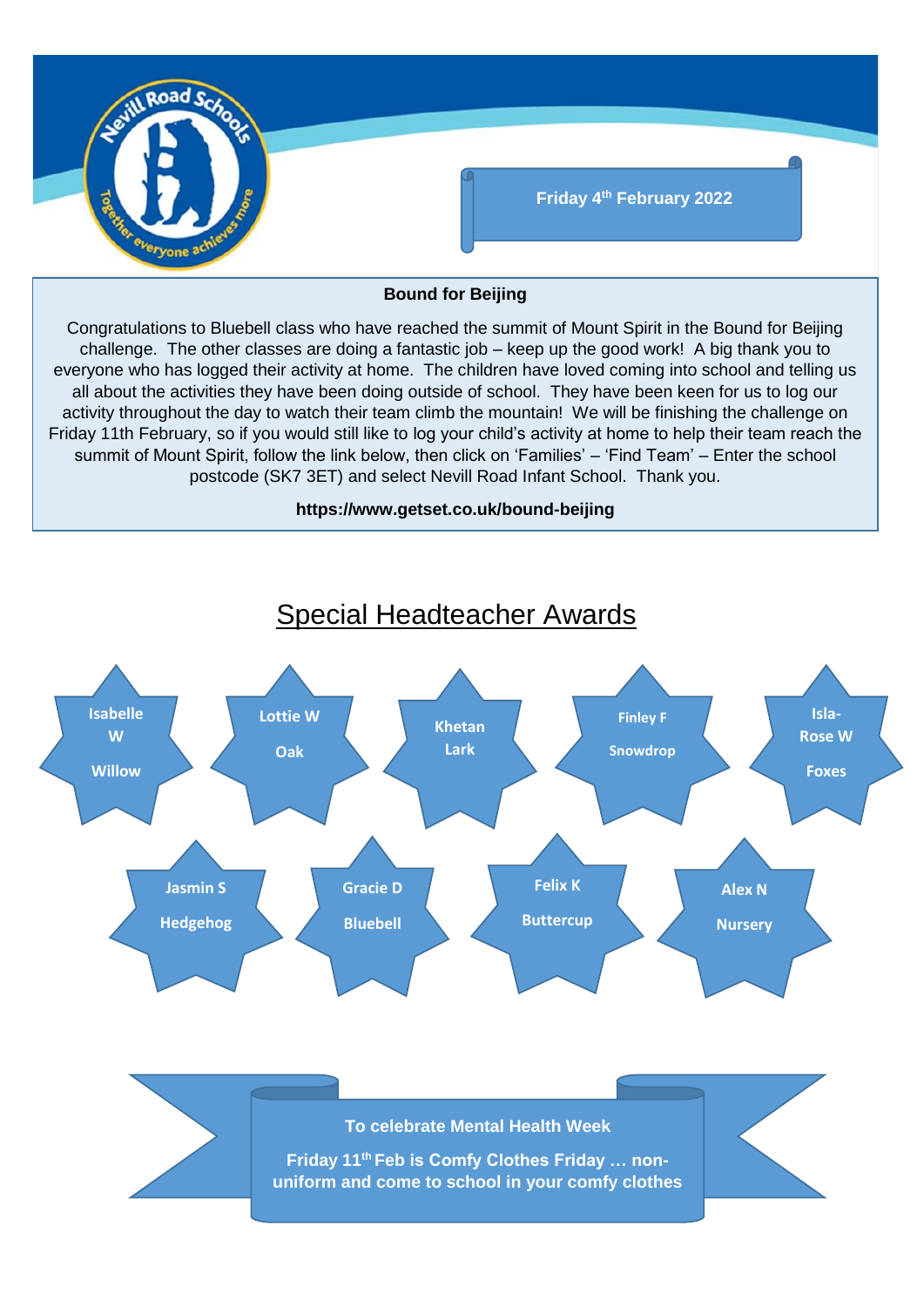

**Parental controls:** Parental controls have been designed to help you manage your child's online activities. There are various types, some of which are free but others which can be bought. However, nothing is totally fool proof so they shouldn't replace the need for you to support and advise your child using the internet. For more information and step by step instructions on setting up parental controls, visit [Parental](https://www.internetmatters.org/parental-controls/)  [Controls & Privacy Settings Guides -](https://www.internetmatters.org/parental-controls/) Internet Matters.

**Friday 4th February 2022**

**Supervise their online activity:** Keep the devices your child uses in communal areas of the house such as the living room or kitchen, where an adult is able to supervise. Primary-age children should not access the internet in private spaces alone, such as in a bedroom or bathroom.

#### **Explore together and chat little**

**and often:** Ask your child to show you their favourite apps, games and sites and encourage them to teach you how to use these. Ask them if anything ever worries them online. Make sure they know they won't be in trouble and can get help by talking to you or another adult they trust if anything happens online that makes them feel worried, sad or scared.

**Take a look at Thinkuknow:** Thinkuknow is the national online safety education programme from the National Crime Agency. Thinkuknow offers learning activities, advice and support for children and young people aged 4-18 and their families. The [Jessie & Friends animations](https://www.thinkuknow.co.uk/parents/jessie-and-friends-videos/) for 4 to 7s will help you start a conversation about online safety.

**Use 'SafeSearch':** Most web search engines will have a 'SafeSearch' function, which will allow you to limit the content your child can **access** whilst online. Look out for the 'Settings' button on your web browser homepage, which is often shaped like a small cog.

**Talk about how their online actions affect others:** If your child is engaging with others online, remind them to consider how someone else might feel before they post or share something. If they are considering sharing a photo/video of somebody else, they should always ask permission first.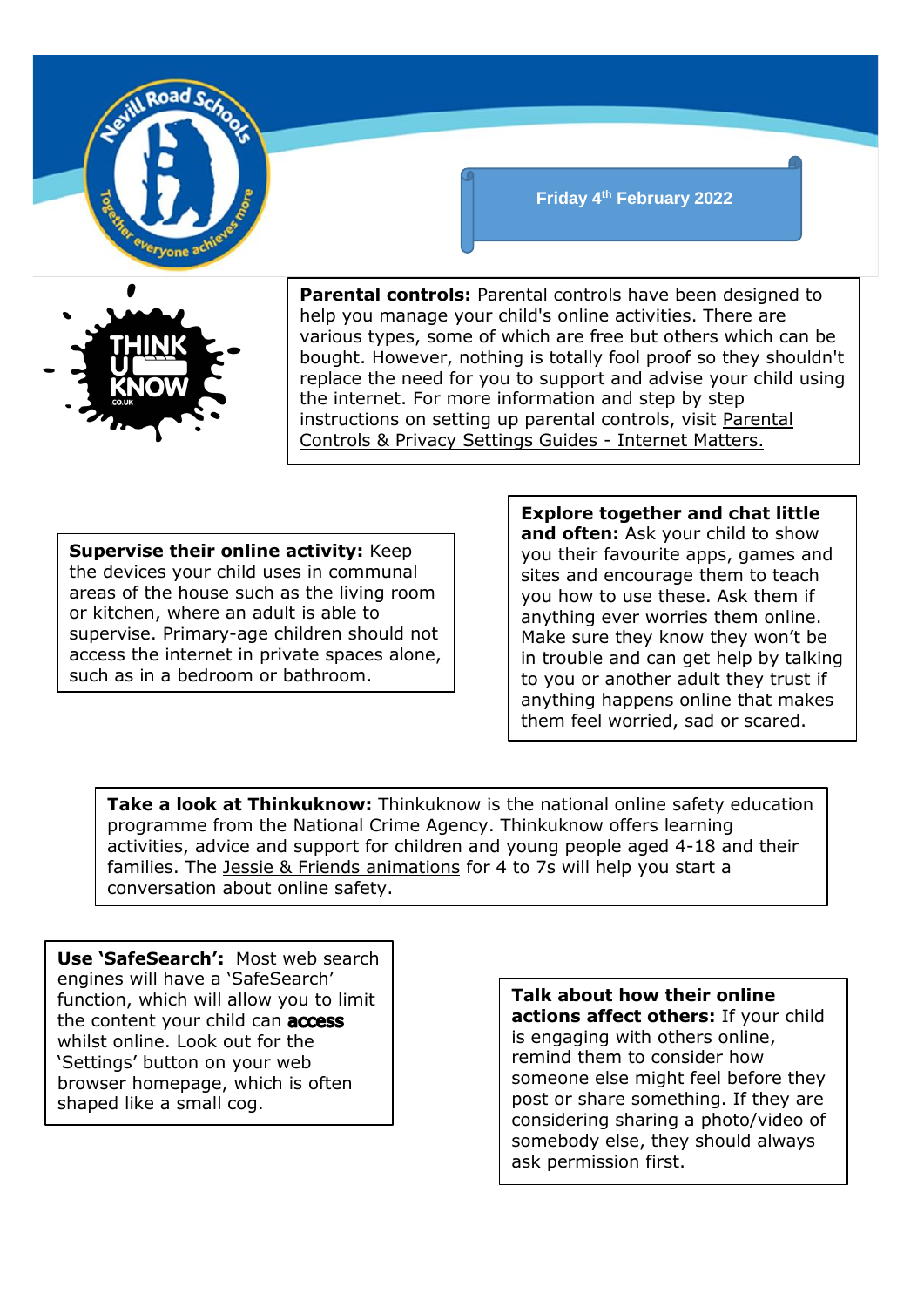

#### **Historical resources needed!**

Dear parents/carers,

To enhance learning in our History topics we would like to encourage the children to learn through a more practical, hands-on curriculum.

If you have any items related to the topics below that you would be happy to permanently donate to school and they are in a good condition then we would really appreciate it!

**Queen Victoria** – any Queen Victoria memorabilia e.g. mugs, stamps, commemorative plates, statues, Victorian coins. Or any other items from the Victorian age.

**Old-fashioned toys** - see pictures below e.g. spinning tops, Jack in a box, ball in a cup, ball and jacks etc.